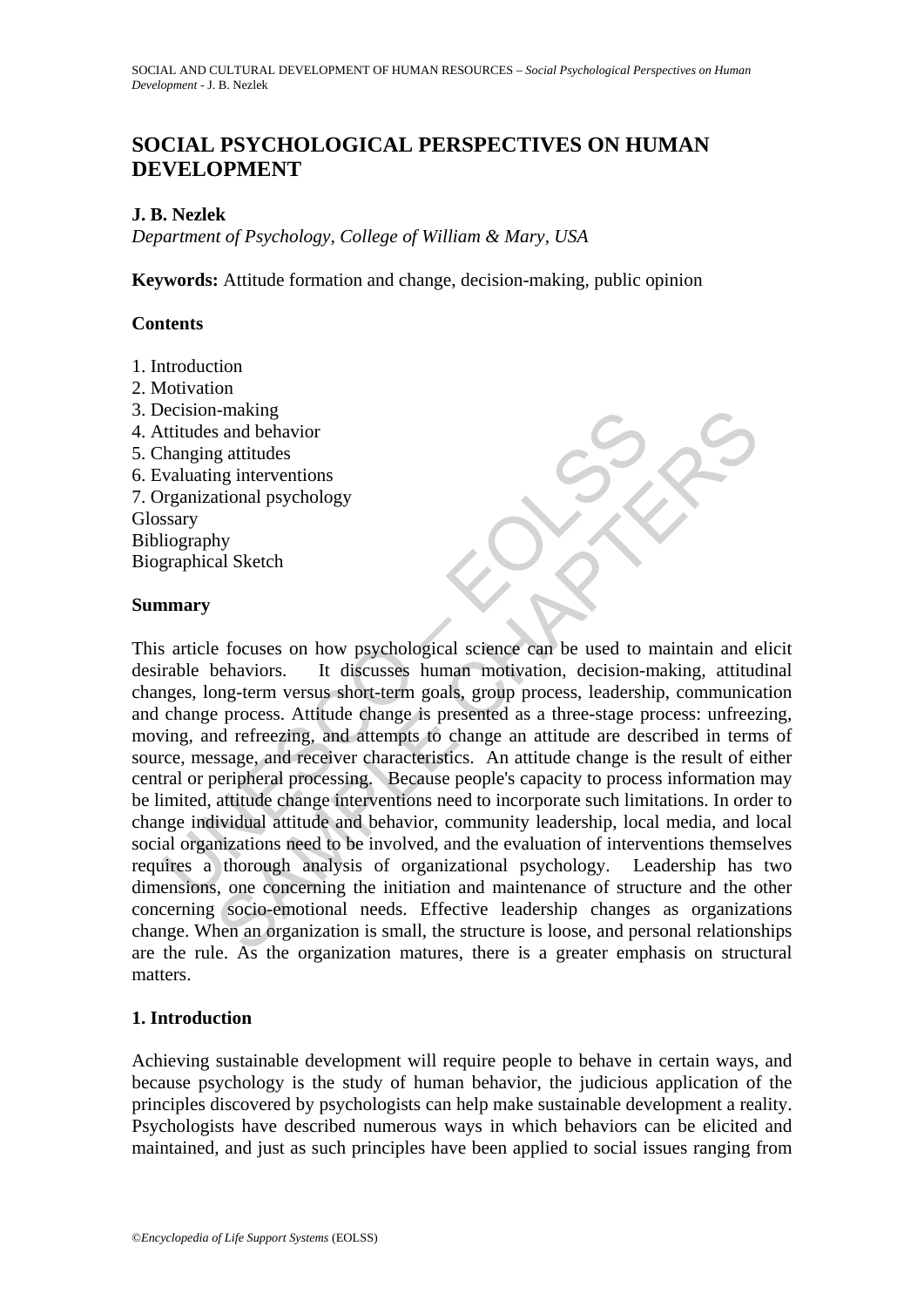the reduction of racism to the prevention of disease, they can be applied to achieving sustainable development.

Psychology is traditionally defined as the study of human thought, feeling, and behavior; however, because sustainable development is an outcome, the result of behavior, this article focuses on how psychological science can be used to maintain and elicit desirable behaviors. Psychologists study the human condition from a wide variety of perspectives ranging from the biological to the near sociological. These different perspectives have been combined into what has been called a bio-psycho-social approach which recognizes the importance of biological predispositions, individual psychological variables, and social factors as influences on human thought, feeling, and behavior. Although this article focuses on the individual and social components of this approach as it pertains to sustainable development, it does so with the recognition that biological factors can play roles in such processes.

because a represent in solution of the decoration of the section of the section and the development and the pressure diversity of influences on human behavior is also an intemporary work in public health and epidemiology, S it periams to sustainance development, it uses so what are tecoginator and sustainable development, it uses so what are tecoginator party work in public health and epidemiology, and the present analysis share this work. The diversity of influences on human behavior is also an important part of contemporary work in public health and epidemiology, and the present analysis shares much with this work. For example, combating a disease such as AIDS requires eliciting and maintaining certain individual behaviors such as safe-sex practices. Nevertheless, although the behavior of individuals is the immediate cause of the spread of the disease, the focus of efforts to control AIDS runs the gamut from those targeted at the local level to those targeted at the national or even international level. Similarly, if sustainable development is viewed as a collective result of individual behaviors, interventions must be targeted at broader levels than the individual despite the fact that the individual is the immediate cause of such behaviors. Another characteristic the present analysis shares with a public health approach is an emphasis on prevention. Just as it is easier to prevent heart disease than it is to cure it, it is easier to establish behaviors conducive to sustainable development than it is to change behaviors that make sustainable development less likely. Therefore, the present analysis also concerns how behaviors develop and how they are maintained.

Developing, eliciting, and maintaining the behaviors promoting sustainable development can be discussed in terms of a vast array of factors. The theoretical basis of the present analysis is research in social and personality psychology, broadly defined. This theoretical basis is complemented by more applied research in consumer, community, and organizational psychology. The present analysis describes those factors that research and theory suggest are the most important, with the understanding that this description is not exhaustive.

As you decide how to apply the principles described herein, keep in mind the fact that causal relationships in the social sciences tend to be more probabilistic than in some other disciplines. For example, for most purposes, one can predict quite accurately what will happen when certain chemicals are combined, whereas how a particular attitude change intervention effects an individual may be difficult to predict precisely. Nevertheless, reasonably accurate predictions can be made when interventions are targeted toward many people or when the impacts of numerous interventions are being evaluated. Furthermore, because policy makers and practitioners are typically concerned with such broad influences, a probabilistic model of causality poses no serious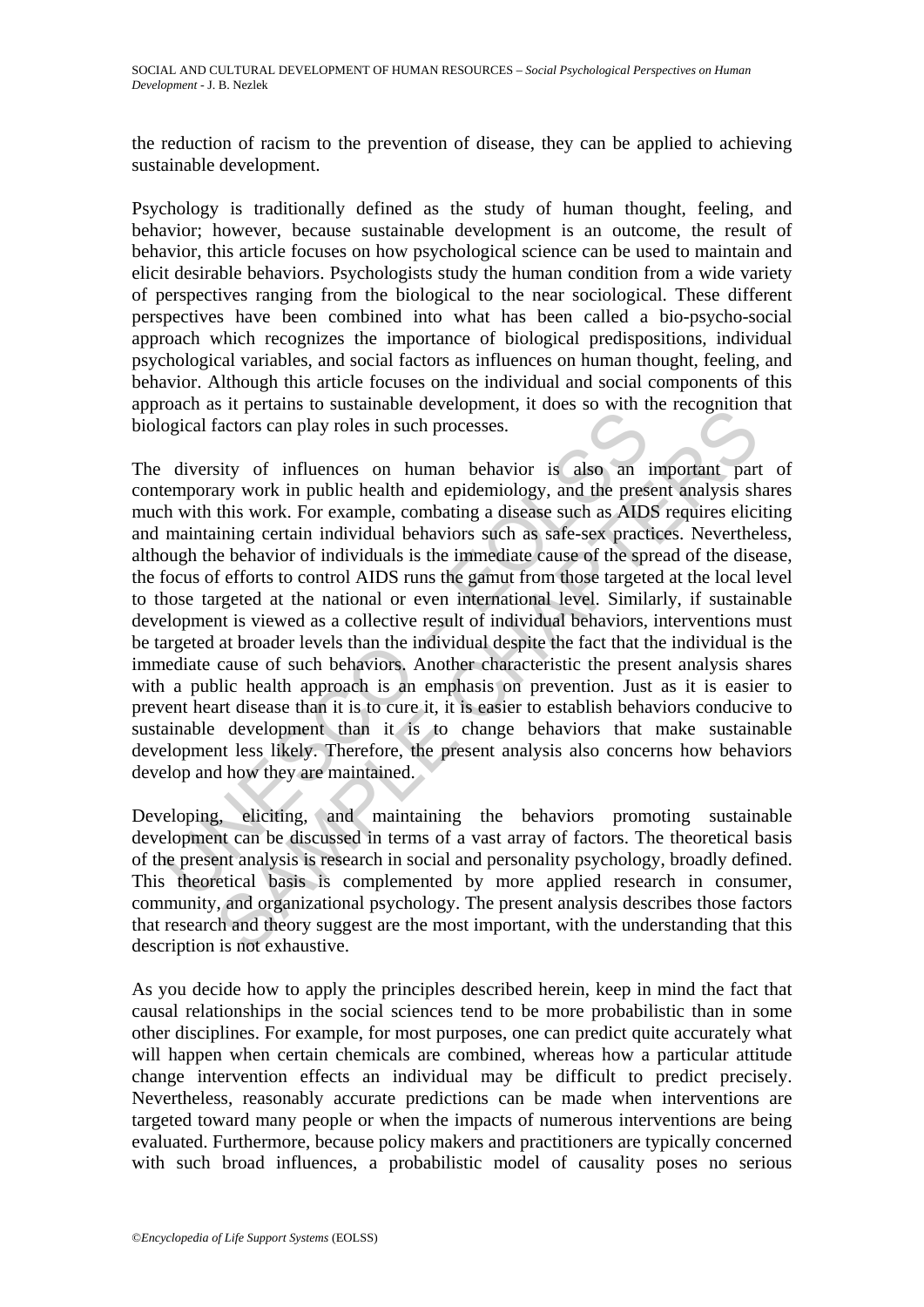### problems.

The similarities between the cultural contexts within which psychological principles have been studied and those in which they are to be applied also need to be considered. The vast majority of psychological research has been conducted in industrialized Western countries and describes the behavior of people in these countries. Psychologists have become increasingly sensitive to this limitation and have begun to examine the implications this cultural context has for the generalizability of the conclusions they draw. To date, such cross-cultural research has suggested that many of the principles found in studies of westerners may also apply to members of other cultures. Nonetheless, readers need to be cautious as they consider how the psychological dynamics described herein might be applied to non-Western societies. Although many principles may be consistent across diverse cultures, how they manifest themselves may vary considerably.

## **2. Motivation**

Fraction is broadly defined as the impettus for behavior, the energies may be considerably.<br> **Intivation** is broadly defined as the impettus for behavior, the energies what people do and think. In the first half of the twe The set of the method of the set of the and interest and social derably.<br>
Set about a stress change of the first half of the twentieth century,<br>
phroach to motivation emphasized the fulfillment of biological needs. Per<br>
me Motivation is broadly defined as the impetus for behavior, the energizing force that underlies what people do and think. In the first half of the twentieth century, the dominant approach to motivation emphasized the fulfillment of biological needs. People were presumed to be little more than complicated animals, prisoners of internal desires to slate their thirst, sate their hunger, and satisfy their sexual urges. Although contemporary approaches to motivation recognize the importance of these biological needs, other considerations have come to the fore, and the two most important of these are people's needs for a sense of prediction and control over their environments and their needs for belongingness, to feel connected with other people.

This change in emphasis away from biological urges also reflects a change form deficit approaches models (people are motivated to avoid negative states) to competence or asset models (people are motivated to achieve positive states). Rather than assuming that people are motivated primarily by fear or apprehension, present approaches assume that people are motivated by desires to interact effectively with their environments, both physical and social.

Needs for prediction and control take various forms, pride in a job well-done, the sense of satisfaction that occurs when a plan is realized, the ability to anticipate and deal with societal changes, and so forth. For sustainable development to become a reality, the policies and practices that promote sustainable development need to incorporate these needs. For example, individual business owners need to able to keep pace with changing rules and regulations regarding waste disposal. If people can not understand what they are supposed to do because the regulatory climate is too complicated and changes too quickly, they will ignore or even subvert such regulation.

One way to enhance people's sense of control is through their participation in the decision-making process. People are more committed to decisions and policies that they feel they had some hand in shaping. Such increased commitment occurs for many reasons, but one important reason is that participation provides a sense of control over one's destiny. Too many sensible and beneficial policies have failed because the general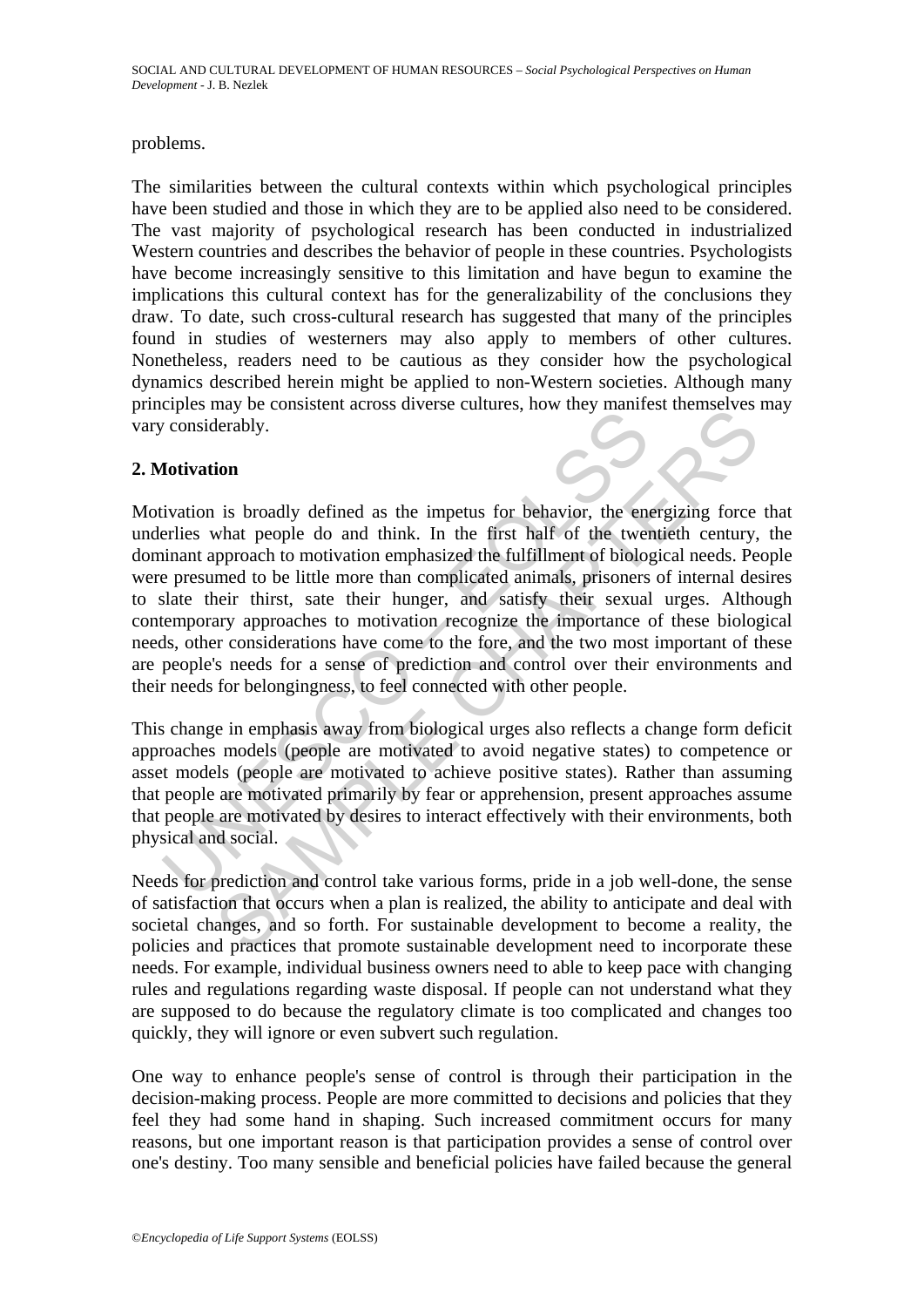population has viewed them as unjustified infringements on their freedom. Admittedly, by definition, regulation entails restriction, but the way in which new policies are introduced can have dramatic effect on compliance. This issue is also discussed in the section on attitude change.

People's belongingness motives are another core motive, and they mesh ideally with the promotion of sustainable development. Assuming that sustainable development requires people to look beyond their own lives and recognize the interdependence of their goals and the goals of others, people's need for connectedness promotes the adoption of this perspective. Admittedly, research on belongingness has focused on the establishment of personal relationships per se; however, the call of the collective can be quite strong, and sustainable development is by definition a collective outcome.



# TO ACCESS ALL THE **14 PAGES** OF THIS CHAPTER, Visit: http://www.eolss.net/Eolss-sampleAllChapter.aspx

#### **Bibliography**

- - -

Cialdini, R. B. (1993). Influence: Science and practice, 253 pp. New York: Harper Collins College Publishers. [A review of research on influence intended for the educated layperson.]

Ellis, D. G. & Fisher, A. (1994). Small group decision making: communication and the group process. 328pp. New York: McGraw-Hill. [An introductory text, suitable for the lay person, that reviews research on group processes.]

TO ACCESS ALL THE 14 PAGES OF THIS CHA<br>Visit: http://www.colss.net/Eolss-sampleAllChapte<br>iography<br>ini, R. B. (1993). Influence: Science and practice, 253 pp. New York: H<br>ishers. [A review of research on influence intended FO ACCESS ALL THE 14 PAGES OF THIS CH[APT](https://www.eolss.net/ebooklib/sc_cart.aspx?File=E1-11-01-09)ER,<br>Visit: http://www.eolss.net/Eolss-sampleAllChapter.aspx<br>B. (1993). Influence: Science and practice, 253 pp. New York: Harper Collins Co<br>A review of research on influence intende Gittell, R. & Vidal, A. (1998). Community organizing: Building social capital as a development strategy, 196 pp. Thousand Oaks, CA: Sage Publications. [A detailed description of a study of the development of CDCs (community development corporations) in the US. Somewhat limited by a focus on a specific type of entity in a specific country at a specific time, but quite valuable nevertheless.]

Hammond, J. S., Keeney, R., & Raiffa, H. (1999). Smart choices: a practical guide to making better decisions, 244 pp. Boston: Harvard Business School Press. [A guide to making better decisions written for a general audience.]

Hammond. K. R. (1996). Human judgment and social policy, 436 pp., New York: Oxford University Press. [A broad ranging, erudite overview of the implications of research on decision-making for the formation of social policy, written by one of the discipline's leading scholars.]

Handbook of interpersonal communication (2ed, 1999). (ed. Knapp, M. L. &. Miller, G. R.). 824 pp., Thousand Oaks, CA: Sage Publications. [A standard reference describing contemporary research on communication, including persuasion. The Handbook is intended primarily for academic audiences, but may be useful for others.]

Handbook of personality: Theory and research (2ed, 1999). (ed. L. A. Pervin & O. P. John). 738 pp.

New York: Guilford Press. [A standard reference describing contemporary research in personality theory. Although the Handbook provides thorough reviews of the major approaches to personality, it does so with little attention paid to the relevance of such theories to real-world problems.